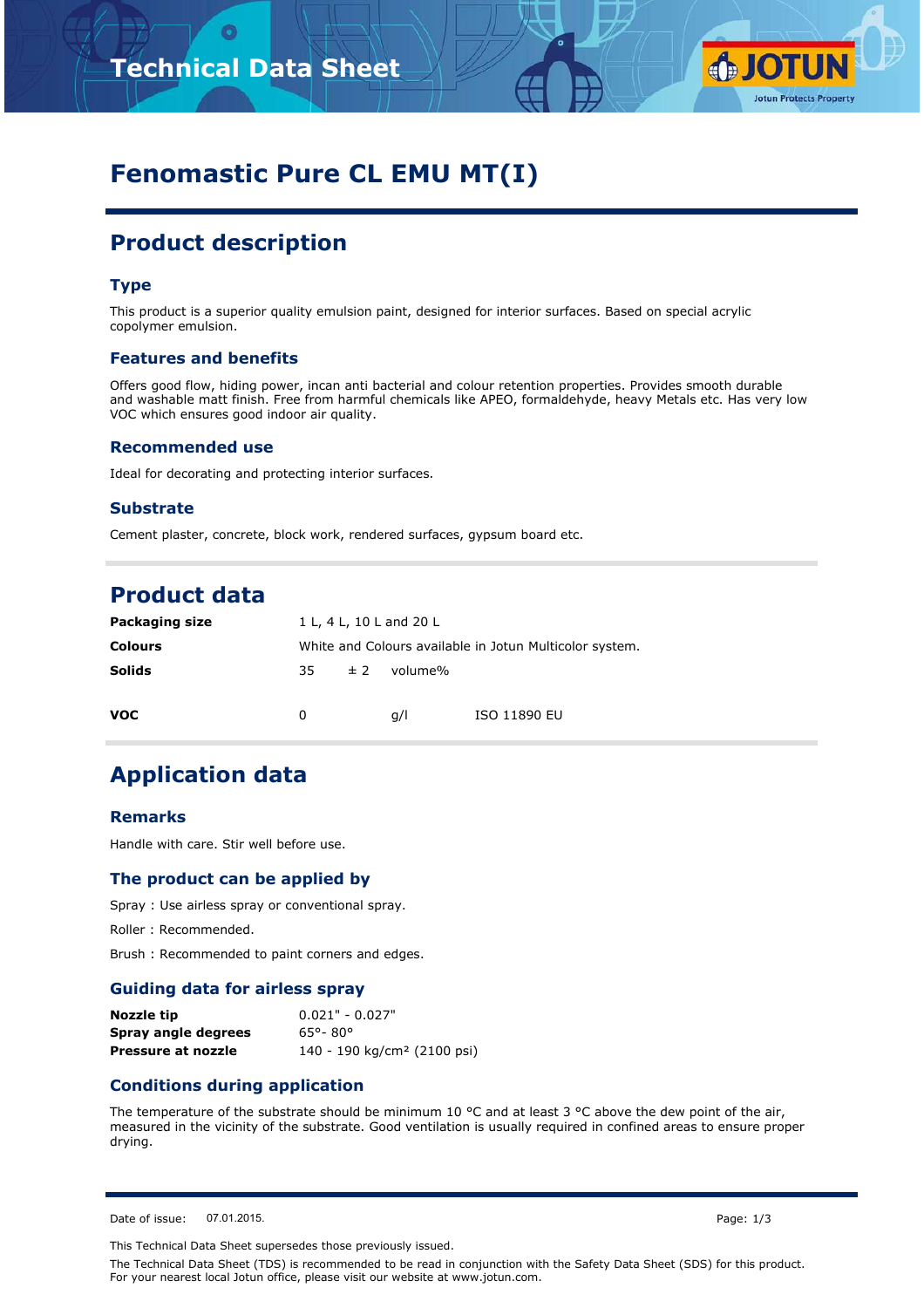

## **Recommended film thickness per coat**

| Dry | Minimum | $20 \mu m$ |
|-----|---------|------------|
| Dry | Maximum | $30 \mu m$ |
| Dry | Typical | $25 \mu m$ |
| Wet | Minimum | $60 \mu m$ |
| Wet | Maximum | $80 \mu m$ |
| Wet | Typical | $70 \mu m$ |

Film thickness will vary and is calculated as average.

#### **Spreading rate per coat**

| Theoretical | Minimum | $16 \, m^2/l$       |
|-------------|---------|---------------------|
| Theoretical | Maximum | $12 \, m^2/l$       |
| Theoretical | Tvpical | 14 $\mathrm{m}^2$ / |

Spreading rate depends on film thickness applied, type of texture, surface porosity, imperfections, temperature, wastage during painting etc.

#### **Thinner**

Water

#### **Dilution**

30 %

## **Drying times**

Drying times are generally related to air circulation, temperature, film thickness and number of coats, and will be affected correspondingly. The figures given in the table are typical with:

Good ventilation (Outdoor exposure or free circulation of air)

Typical film thickness

One coat on top of inert substrate

The given data must be considered as guidelines only. The actual drying time and time before recoating may be shorter or longer, depending on the ambient temperature, film thickness, ventilation, humidity, underlying paint system, requirement for early handling and mechanical strength etc.

1.Recommended data given is, for recoating with the same generic type of paint.

2. In case of multi-coat application, drying times will be influenced by the number and sequence and by the total thickness of previous coats applied.

3.The surface should be dry and free from any contamination prior to application of the subsequent coat.

| 10 °C | 23 °C. | 40 °C |  |
|-------|--------|-------|--|
| 12 h  | 6 h    | 2 h   |  |
| 16 h  | 8 h    | 4 h   |  |
| 12h   | 6 h    | 2 h   |  |
|       |        |       |  |

## **Directions for use**

## **Surface preparation**

The substrate must be sound, clean, dry and free from dust, oil, grease, laitance etc. All traces of form release agents/curing agents must be removed. A light sanding with suitable abrasive material is recommended before application. Any resulting dust/loose particles must be removed.

This Technical Data Sheet supersedes those previously issued.

The Technical Data Sheet (TDS) is recommended to be read in conjunction with the Safety Data Sheet (SDS) for this product. For your nearest local Jotun office, please visit our website at www.jotun.com.